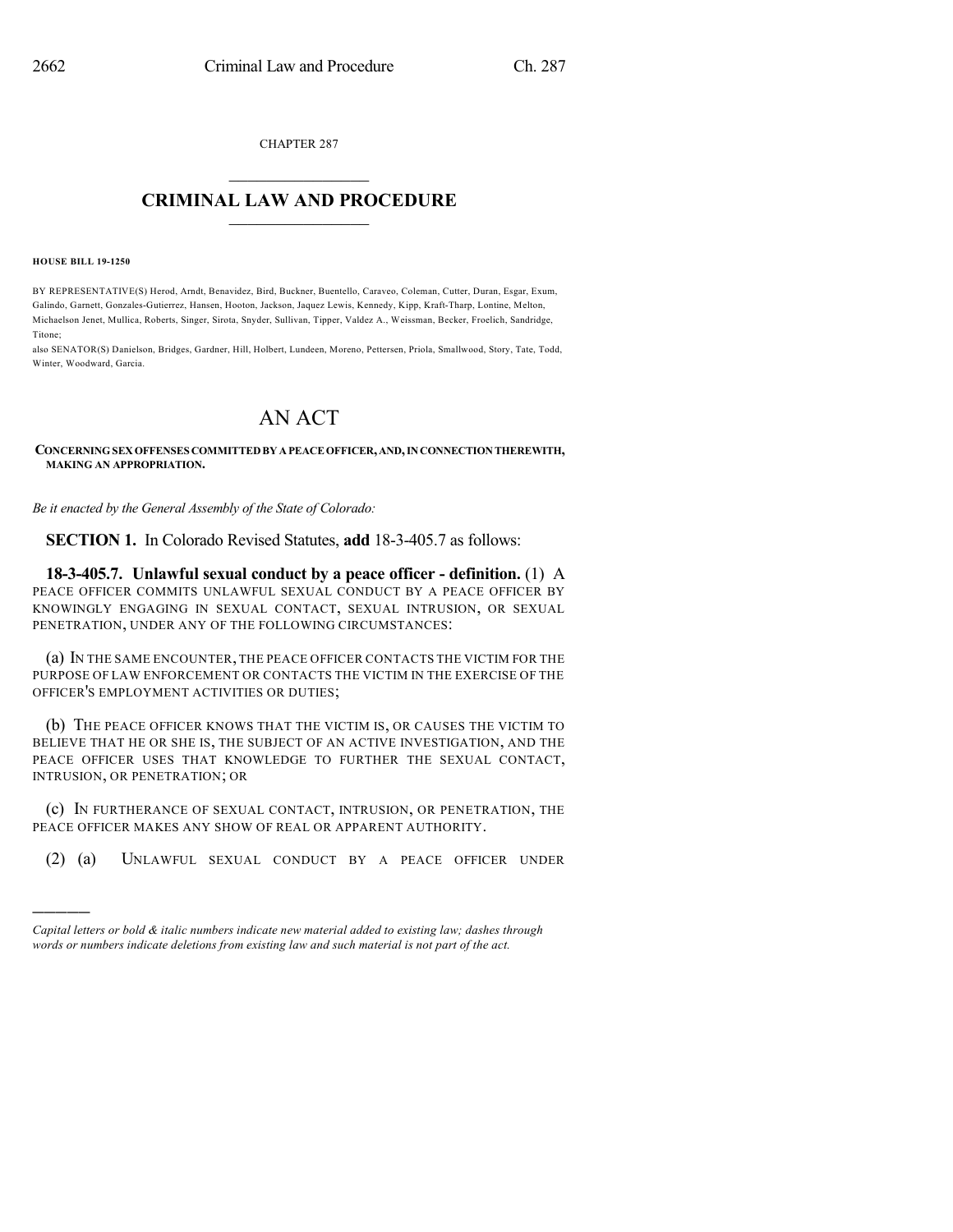CIRCUMSTANCES WHEN THE VICTIM IS SUBJECT TO SEXUAL CONTACT IS A CLASS 4 FELONY.

(b) UNLAWFUL SEXUAL CONDUCT BY A PEACE OFFICER UNDER CIRCUMSTANCES IN WHICH SEXUAL INTRUSION OR PENETRATION IS INFLICTED ON THE VICTIM IS A CLASS 3 FELONY.

(3) FOR THE PURPOSES OF THIS SECTION, UNLESS THE CONTEXT OTHERWISE REQUIRES,"PEACE OFFICER"MEANS ANY PERSON DESCRIBED IN ARTICLE 2.5OF TITLE 16.

(4) IT IS NOT A DEFENSE TO THIS SECTION THAT THE VICTIM CONSENTED TO THE SEXUAL CONTACT, INTRUSION, OR PENETRATION.

(5) THIS SECTION DOES NOT APPLY TO SEXUAL CONTACT OR INTRUSION THAT OCCURS INCIDENT TO A LAWFUL SEARCH.

**SECTION 2.** In Colorado Revised Statutes, 16-11.7-102, **amend** the introductory portion,  $(3)(x)$ , and  $(3)(y)$ ; and **add**  $(3)(aa)$  as follows:

**16-11.7-102. Definitions.**As used in this article ARTICLE 11.7, unlessthe context otherwise requires:

(3) "Sex offense" means any felony or misdemeanor offense described in this subsection (3) as follows:

(x) Public indecency, committed in violation of section  $18-7-301$  (2)(b),  $C.R.S.,$ if a second offense is committed within five years of the previous offense or a third or subsequent offense is committed; or

(y) Invasion of privacy for sexual gratification, as described in section  $18-3-405.6$ ; C.R.S. OR

(aa) UNLAWFUL SEXUAL CONDUCT BY A PEACE OFFICER, IN VIOLATION OF SECTION 18-3-405.7.

**SECTION 3.** In Colorado Revised Statutes, 16-22-102, **amend** (9)(aa) and (9)(bb); and **add** (9)(dd) as follows:

**16-22-102. Definitions.** As used in this article 22, unless the context otherwise requires:

(9) "Unlawful sexual behavior" means any of the following offenses or criminal attempt, conspiracy, or solicitation to commit any of the following offenses:

(aa) Invasion of privacy for sexual gratification, in violation of section 18-3-405.6; C.R.S.; or

(bb) Second degree kidnapping, if committed in violation of section 18-3-302  $(3)(a)$ ; C.R.S. OR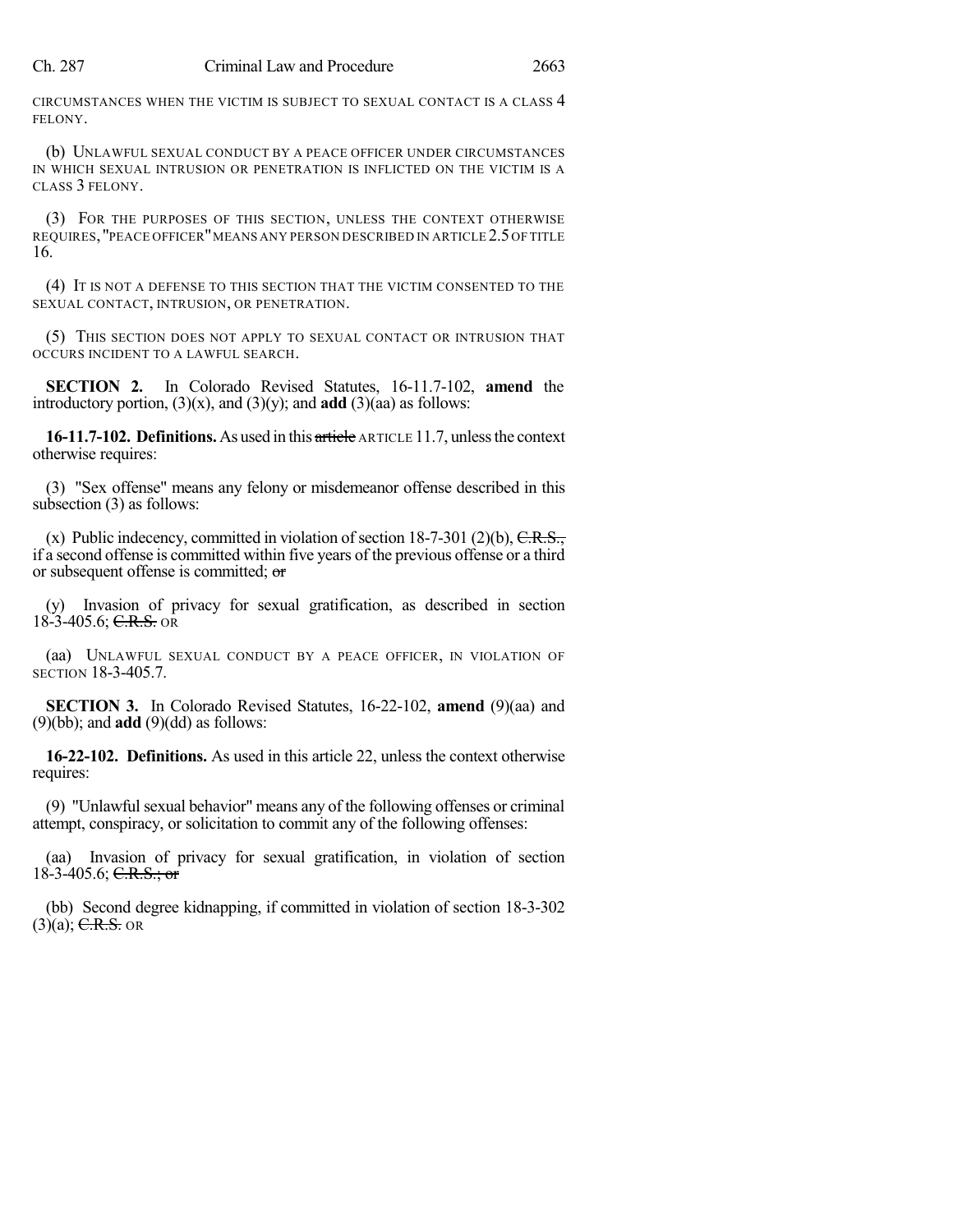(dd) UNLAWFUL SEXUAL CONDUCT BY A PEACE OFFICER, IN VIOLATION OF SECTION 18-3-405.7.

**SECTION 4.** In Colorado Revised Statutes, 18-1.3-1003, **amend** (5)(a)(XI) and  $(5)(a)(XII)$ ; and **add**  $(5)(a)(XIII)$  as follows:

**18-1.3-1003. Definitions.** As used in this part 10, unless the context otherwise requires:

(5) (a) "Sex offense" means any of the following offenses:

(XI) Class 4 felony internet luring of a child, in violation of section  $18-3-306(3)$ ; or

(XII) Internet sexual exploitation of a child, in violation of section 18-3-405.4. SECTION 18-3-405.4; OR

(XIII) CLASS 3 FELONY UNLAWFUL SEXUAL CONDUCT BY A PEACE OFFICER, IN VIOLATION OF SECTION 18-3-405.7.

**SECTION 5.** In Colorado Revised Statutes, 18-1.3-1007, **amend** (1)(a)(III) as follows:

**18-1.3-1007. Probation - intensive supervision program.** (1) (a) The judicial department shall establish an intensive supervision probation program for sex offenders sentenced to probation pursuant to this part  $10$ . In addition, the court shall require a person, as a condition of probation, to participate in the intensive supervision probation program established pursuant to this section if the person is convicted of one of the following offenses and sentenced to probation:

(III) Any of the offenses specified in section  $16-22-102$  (9)(i), (9)(k), (9)(l),  $(9)(n)$ ,  $(9)(o)$ ,  $(9)(p)$ ,  $(9)(q)$ ,  $(9)(r)$ ,  $\sigma$ r  $(9)(s)$ ,  $\overline{C.R.S.}$  OR  $(9)(dd)$ ;

**SECTION 6.** In Colorado Revised Statutes, **add** 17-18-128 as follows:

**17-18-128. Appropriation to comply with section 2-2-703 - H.B. 19-1250 repeal.** (1) PURSUANT TO SECTION 2-2-703, THE FOLLOWING STATUTORY APPROPRIATIONS ARE MADE IN ORDER TO IMPLEMENT HOUSE BILL 19-1250, ENACTED IN 2019:

(a) FOR THE 2019-20 STATE FISCAL YEAR, ONE HUNDRED SEVENTY-EIGHT THOUSAND FOUR HUNDRED SEVENTY-ONE DOLLARS IS APPROPRIATED FROM THE CAPITAL CONSTRUCTION FUND CREATED IN SECTION 24-75-302, TO THE CORRECTIONS EXPANSION RESERVE FUND CREATED IN SECTION 17-1-116.

(b) FOR THE 2020-21 STATE FISCAL YEAR, THIRTY-NINE THOUSAND SEVEN HUNDRED ONE DOLLARS IS APPROPRIATED TO THE DEPARTMENT FROM THE GENERAL FUND.

(c) FOR THE 2021-22 STATE FISCAL YEAR, FORTY-THREE THOUSAND NINE HUNDRED SIXTEEN DOLLARS IS APPROPRIATED TO THE DEPARTMENT FROM THE